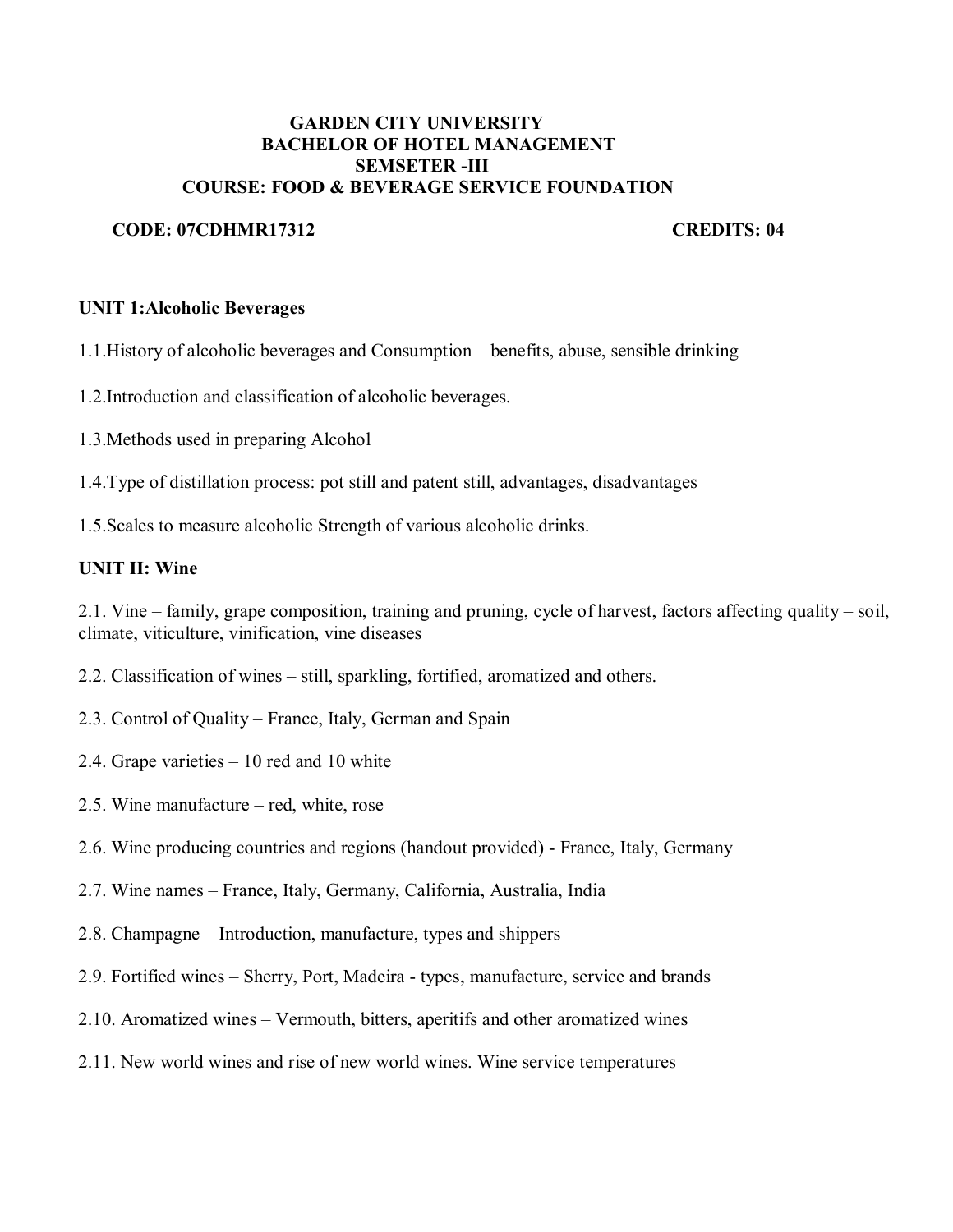## **Unit – 3 Wine, Food harmony& French classical menu**

3.1 .Wine and food - wine served with courses, suggestion for wine and food combination examples of wine served with: Shell fish, soups, pastas, fish, red meat, white, sweets, cheese & desserts.

3.2Classical French Menu.

3.3 Classical Foods & its Accompaniments with Cover.

### **Unit – 4 Beer and other fermented beverages**

- 4.1. Introduction to Beer
- 4.2. Ingredients for Beer Manufacture
- 4.3. Production of Beer, Draught beer and its brands
- 4.4. Beer classification and styles
- 4.5. Service of Beer
- 4.6. Beer brands with countries 10 countries with 5 brands each
- 4.7. Cider, Sake, Toddyand Perry

#### **BACHELOR OF HOTEL MANAGEMENT FOOD AND BEVERAGE SERVCIE FOUNDATION – III (PRACTICAL)**

- 1. French Menu Compiling (5 course menu Student should pick a chit which has the necessary guidelines to compile a five course continental menu and pair the appropriate wine. A minimum of three different wines are to be paired
- 2. Reading of wine labels
- 3. Reading of the wine maps of France, Italy, Germany
- 4. Service of Still wines (Red,White,Rose)
- 5. Service of Sparkling wines
- 6. Service of fortified, aromatized wines
- 7. Service of beer
- 8. Order taking for Wines and Beers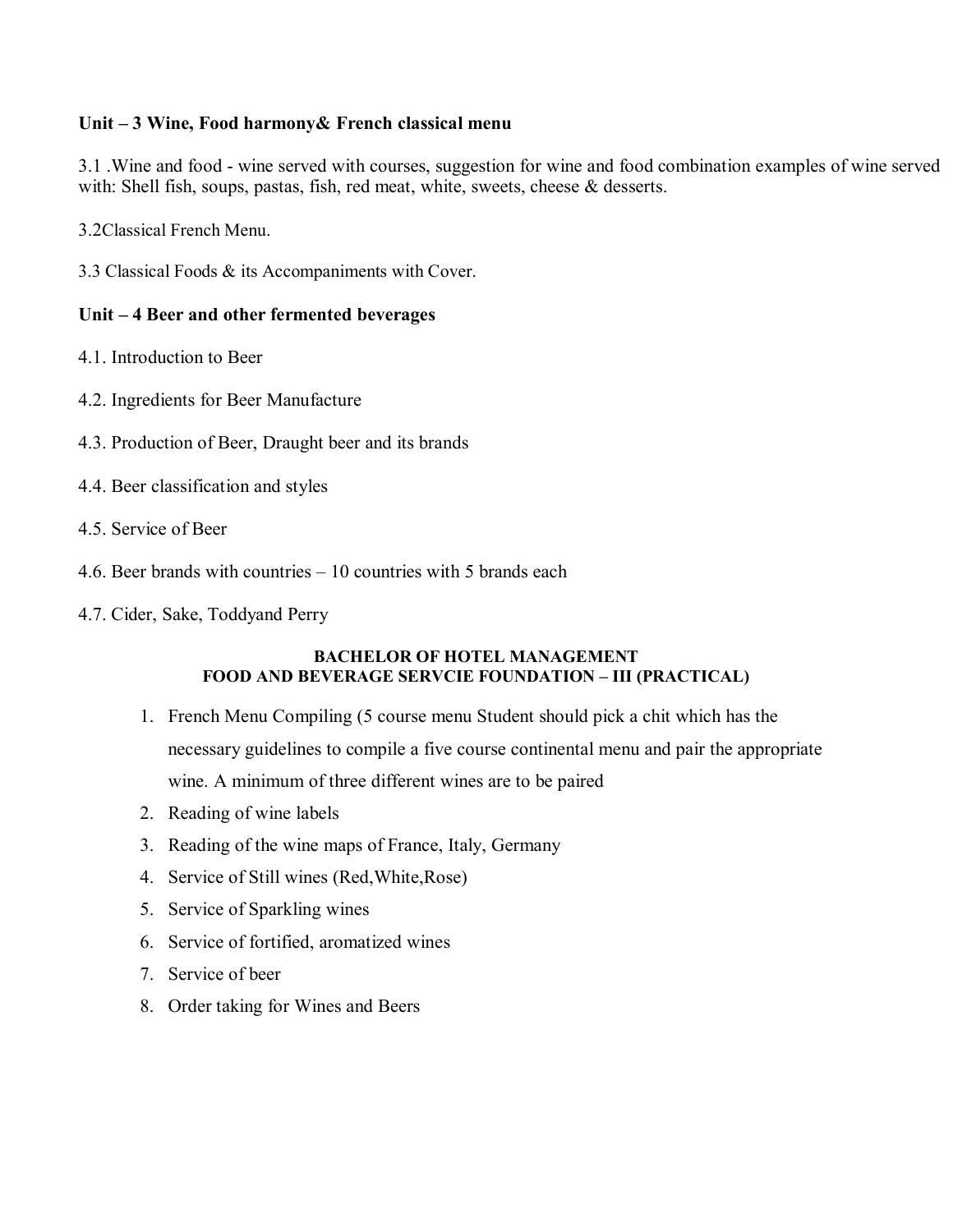#### **GARDEN CITY UNIVERSITY BACHELOR OF HOTEL MANAGEMENT SEMESTER- III Course: FRONT OFFICE OPERATIONS**

#### **CODE: 07CDHMR17313 CREDITS: 04**

#### **Unit – 1 Reservation Considerations**

- **1.1** Legal Implications
- **1.2** Promotional Packages, Upselling
- **1.3** Reservation Confirmation/ Cancellation Procedure
- **1.4** Modifying Non-Guaranteed Reservations
- **1.5** Processing Deposits
- **1.6** Reservation Histories
- **1.7** E-commerce

#### **Unit – 2 Reception Operations**

- **2.1** Discounts and Allowances
- 2.2 Day Reception
- 2.3 Night Reception
- 2.4 Preparation of Night Reports
- 2.5 Room Occupancy Calculations
- 2.6 Job Description and Job specification of Lobby Manager

#### **Unit – 3 Front Office Cash**

- **3.1** Location
- 3.2 Role of FO cash section at stages of the guest cycle
- 3.3 Job Description of FOC
- 3.4 Departure Procedure- FIT, FFIT, Walk-in, Scanty Baggage, VIP, Crew and Group **Guests**
- 3.5 Security Deposit Box and In-room Safe Handling
- 3.6 Importance of Security System at Cash Section
- 3.7 Credit Card Handling Procedure
- 3.8 Foreign Currency Exchange Procedure<br>3.9 Reports and forms used
- 3.9 Reports and forms used
- 3.10 Equipment

#### **Unit – 4 Front Office Accounting**

- **4.1** Accounting Fundamentals- Accounts, Folios, Vouchers, POS, Ledgers
- 4.2 Front Office Accounting Cycle
- 4.3 Creation and Maintenance of Accounts
- 4.4 Automated Recordkeeping Systems
- 4.5 Charge Privileges
- 4.6 Credit Monitoring
- 4.7 Guest and Non-guest Accounts
- 4.8 Accounting System- non-automated, semi automated and fully automated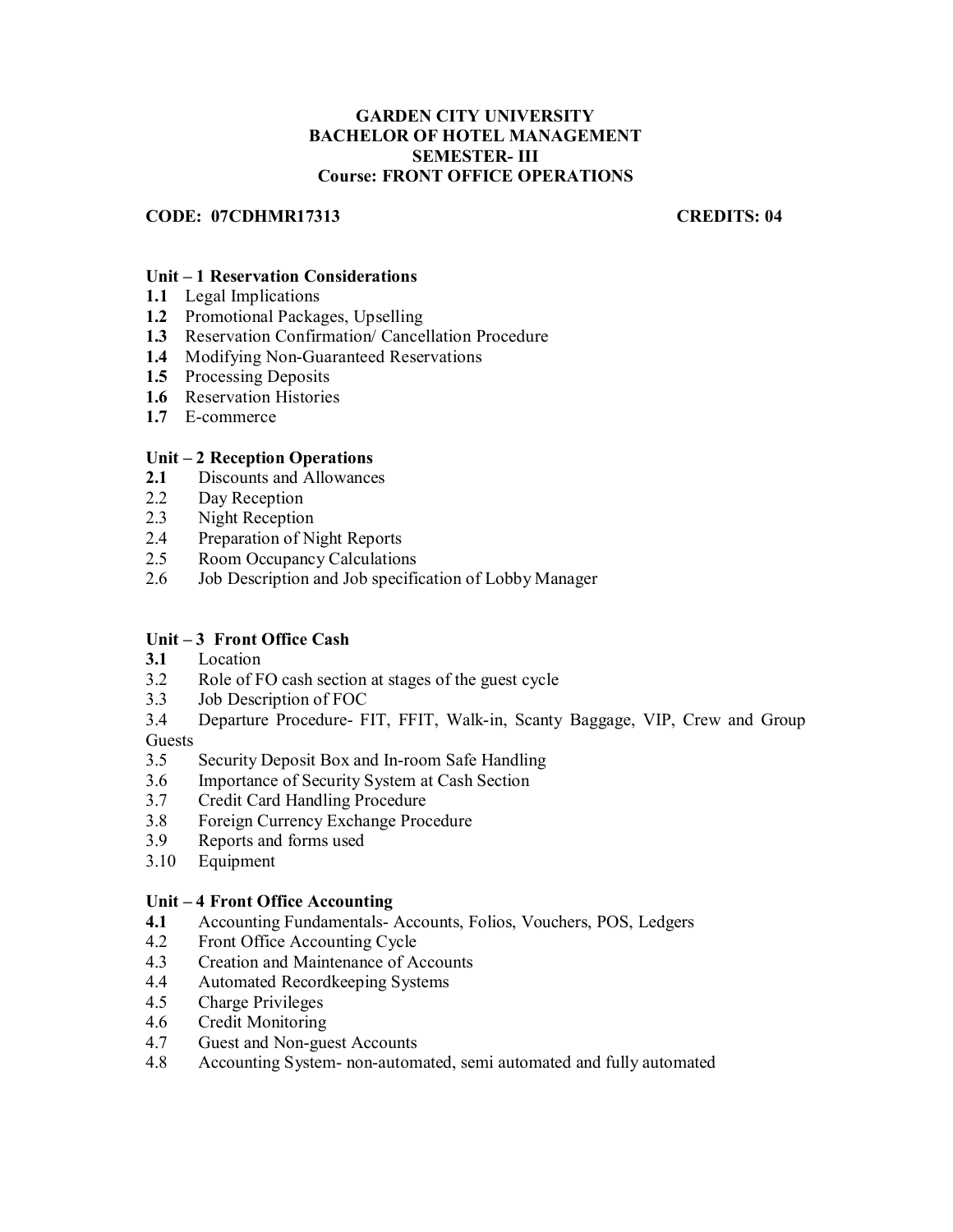## **GARDEN CITY UNIVERSITY BACHELOR OF HOTEL MANAGEMENT SEMESTER- III Course: HOUSEKEEPING OPERATIONS**

## **CODE: 07CDHMR17314 CREDITS: 04**

## **Unit 1: Supervision in housekeeping**

- 1.1 Role of a supervisor
- 1.2 Supervisor's checklist, snag list, VIP room checking
- 1.3 Indenting and inventory of housekeeping items
- 1.4 Guest complaints and their handling
- 1.5 Safety and security safeguarding assets, accidents- causes, effects, procedure, report, fire types, prevention and fire-fighting, first aid

## **Unit 2: Textiles**

- 2.1 Textile terminology
- 2.2 Fibres types, characteristics, advantages, disadvantages
- 2.3 Methods of fabric construction
- 2.4 Weaves (plain, twill, jacquard, damask, satin, seersucker)
- 2.5 Textile finishes emphasis on fire resistant finishes

## **Unit 3: Interior decoration**

- 3.1 Definition, Types, Elements & Principles of design
- 3.2 Colour Importance, Prang's colour wheel and classification of colours, colour schemes
- 3.3 Light Classification, measurement, lighting fixtures, use in various areas of hotel
- 3.4 Furniture, furnishings and accessories Types of furniture, types of joints, selection of furniture, principles of furniture arrangement, types of furnishings, care and use of furnishings, types, functions and use of accessories
- 3.5 Design features in guest rooms and public areas for differently-abled

### **Unit 4: Wall coverings, windows and floor finishes**

- 4.1 Types of wall coverings paints, wall papers, wood, fabric, ceramic tiles
- 4.2 Selection and care of wall coverings
- 4.3 Types of windows
- 4.4 Types of window treatments
- 4.5 Types of floor finishes (Hard stone, ceramic tiles; semi hard rubber, linoleum, cork, wood; Soft types of carpets, rugs and dhurries; advantages and disadvantages, Selection, care and cleaning of floor finishes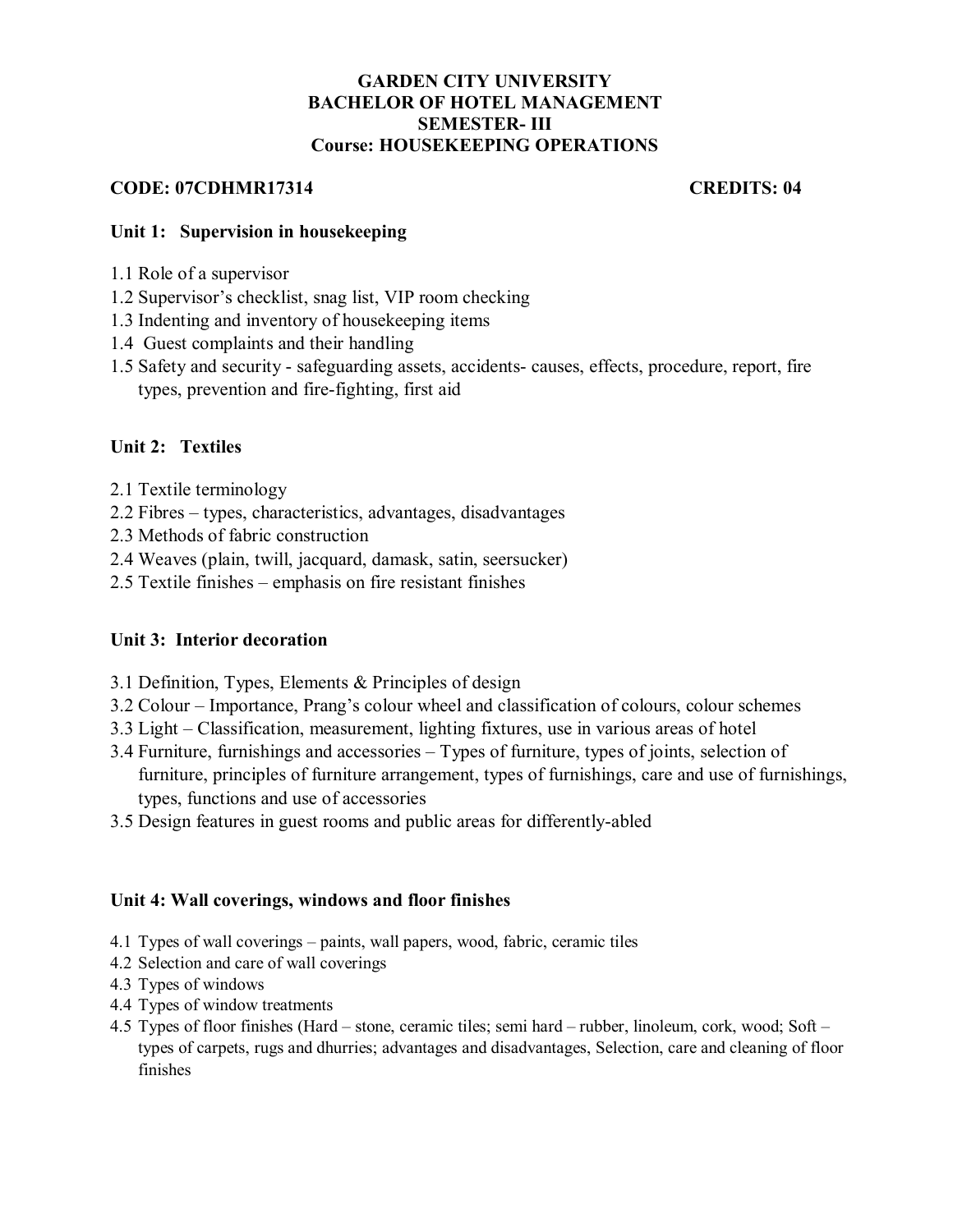# **PRACTICAL**

# **Total Credits:** 1 **Total Hours: 30**

- 1. Bed making with duvet, turndown and foot fold  $&$  paper art
- 2. Supervisor's checklist and snag list
- 3. Interior decoration picture analysis
- 4. Colour wheel & colour schemes
- 5. First aid procedures first aid kit  $\&$  dealing with emergency situations
- 6. Glossary of terms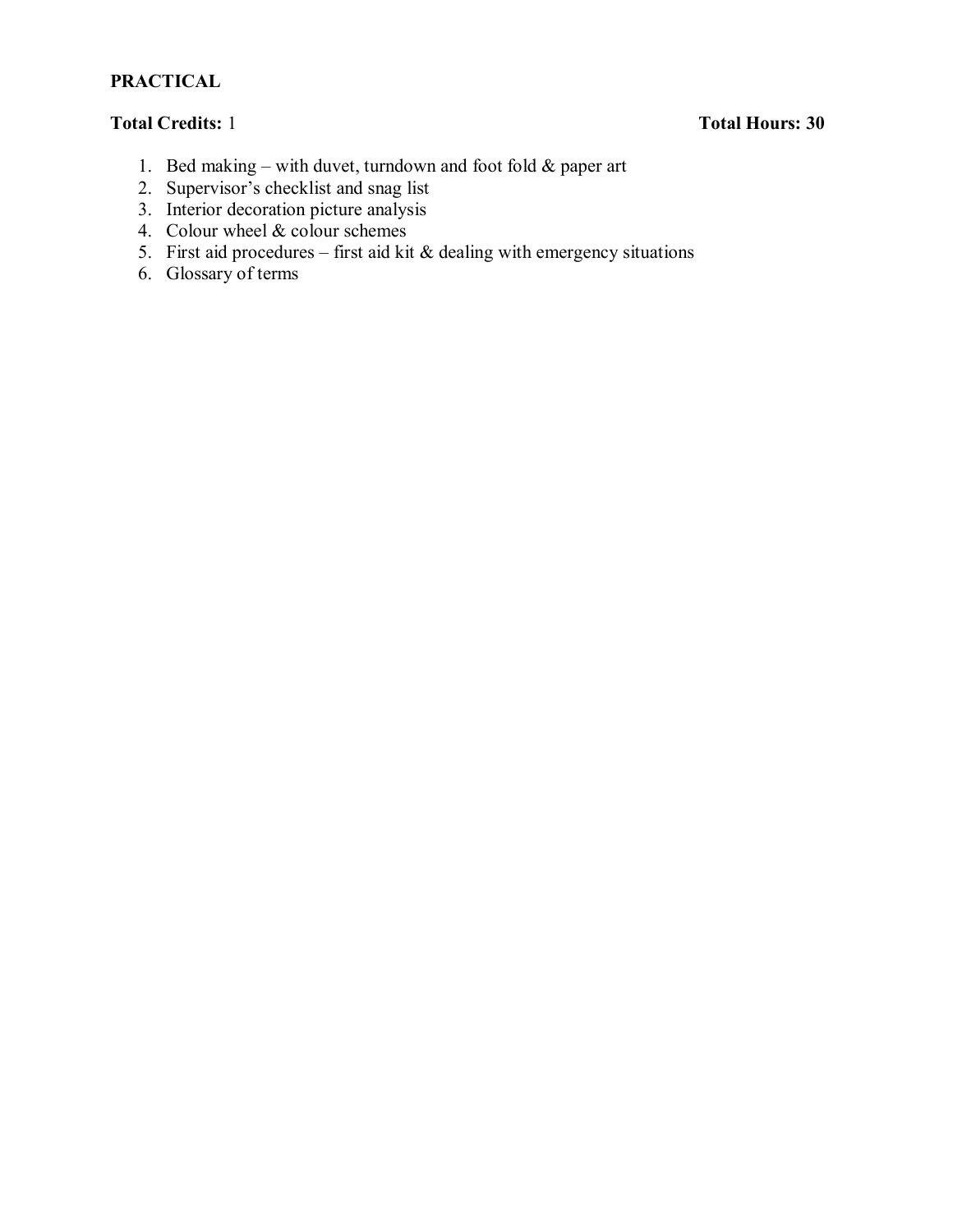# **GARDEN CITY UNIVERSITY BACHELOR OF HOTEL MANAGEMENT SEMESTER- III COURSE: - INTRODUCTION TO INDIAN COOKERY- I**

### **CODE: 07CDHMR17311 CREDITS: 04**

### **Unit-I Indian Cooking: -**

1.1 Introduction, Philosophy of Indian Food (K,L)

1.2 The great Indian Cuisine–Key features, Regional influences on Indian Food (K,L,A)

1.3 Popular foods of India (K,L,A,AP)

#### **Unit-II Masalas, Pastes, Condiments, Herbs and Spices Used in India Cuisine:-**

2.1 Introduction (K,L,AP)

2.2 Condiments, Herbs and Spices used in Indian Cuisine (Allspice, Ajwain, Aniseed, Asafotida, Bay leaf, Cardamom, Cinnamon, Cloves, Coriander seeds,cumin,chilly, maze, nut mug, mustard, poppy seeds, pepper, saffron, tamarind, turmeric, curry leaf, pomegranate seeds, stone flowers, basil, black salt, red chilly) (A,AP)

2.3 Spices various ways of using and storage tips (K,L, A,AP)

## **Unit-III Basic Indian Gravies:**

- 3.1 Introduction (K,L)
- 3.2 Gravies and Curries (K,L,A,AP)
- 3.3 Regional Gravies, Gravy Preparations.(K,L,A)

## **Unit-IV Menu Planning:**

- 3.1 Principles of menu planning (K,L)
- 3.2 Types of menus (K,L,A,AP)
- 3.3 Names and description of popular national and international dishes (K,L,A)